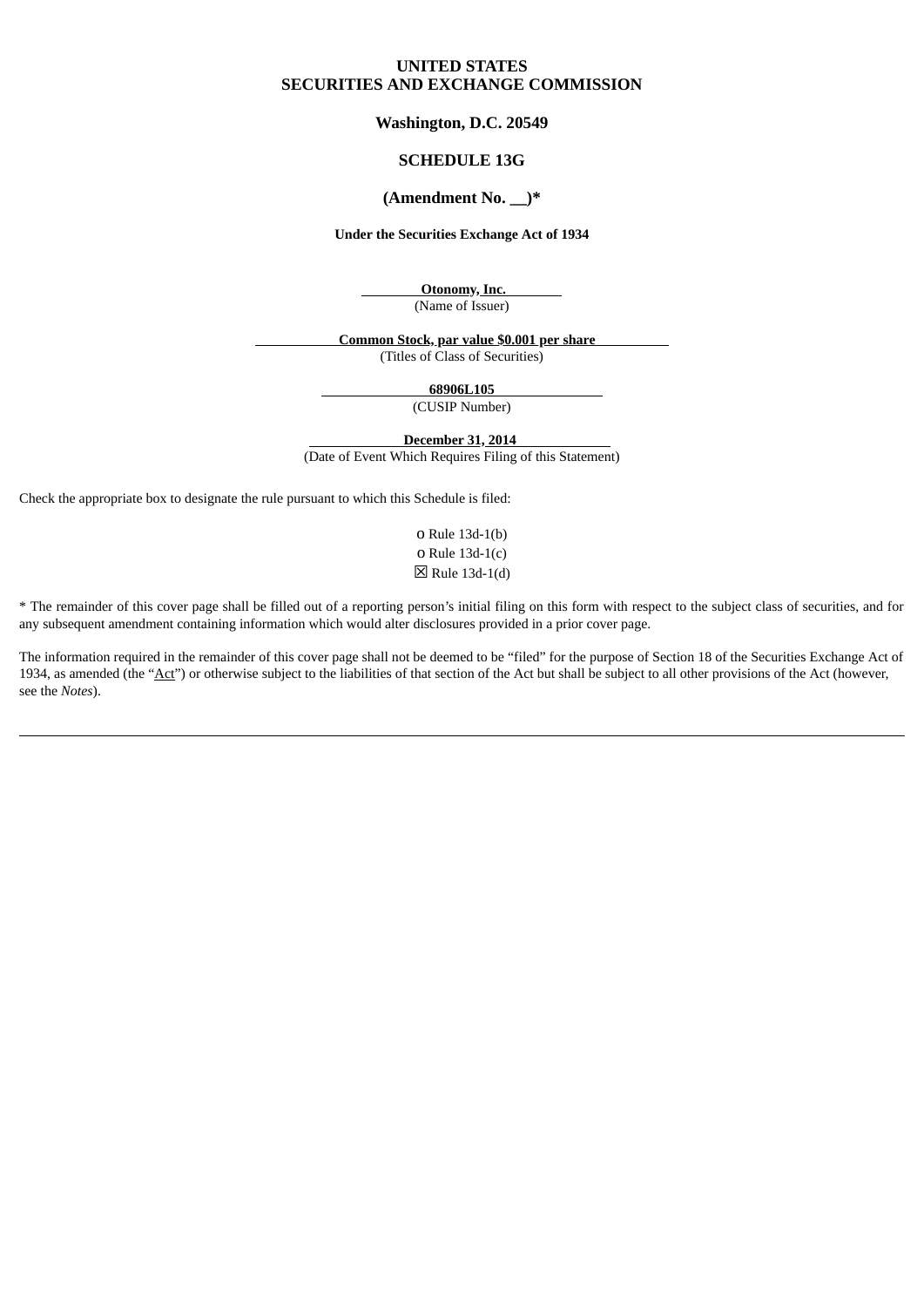| <b>CUSIP No. 68906L105</b> |                                                                                                                                         |  |           | 13G                                              | Page 2 of 9        |  |
|----------------------------|-----------------------------------------------------------------------------------------------------------------------------------------|--|-----------|--------------------------------------------------|--------------------|--|
|                            | <b>NAME OF REPORTING PERSON</b><br>I.R.S. IDENTIFICATION NO. OF ABOVE PERSON (ENTITIES ONLY)<br>TPG Group Holdings (SBS) Advisors, Inc. |  |           |                                                  |                    |  |
| 2                          |                                                                                                                                         |  |           | CHECK THE APPROPRIATE BOX IF A MEMBER OF A GROUP | $(a)$ o<br>$(b)$ o |  |
| 3                          | <b>SEC USE ONLY</b>                                                                                                                     |  |           |                                                  |                    |  |
| $\overline{4}$             | <b>CITIZENSHIP OR PLACE OF ORGANIZATION</b><br><b>Delaware</b>                                                                          |  |           |                                                  |                    |  |
|                            | <b>NUMBER OF</b>                                                                                                                        |  | $0 -$     | <b>SOLE VOTING POWER</b>                         |                    |  |
|                            | <b>SHARES</b><br><b>BENEFICIALLY</b><br><b>OWNED BY</b>                                                                                 |  | 2,159,335 | <b>SHARED VOTING POWER</b>                       |                    |  |
|                            | <b>EACH</b><br><b>REPORTING</b><br><b>PERSON</b>                                                                                        |  | $-0-$     | <b>SOLE DISPOSITIVE POWER</b>                    |                    |  |
|                            | WITH:                                                                                                                                   |  | 2,159,335 | <b>SHARED DISPOSITIVE POWER</b>                  |                    |  |
| 9                          | AGGREGATE AMOUNT BENEFICIALLY OWNED BY EACH REPORTING PERSON<br>2,159,335                                                               |  |           |                                                  |                    |  |
| 10                         | CHECK BOX IF THE AGGREGATE AMOUNT IN ROW (9) EXCLUDES CERTAIN SHARES o                                                                  |  |           |                                                  |                    |  |
| 11                         | PERCENT OF CLASS REPRESENTED BY AMOUNT IN ROW 9<br>$10.2\%$ (1)                                                                         |  |           |                                                  |                    |  |
| 12                         | TYPE OF REPORTING PERSON                                                                                                                |  |           |                                                  |                    |  |
|                            | CO                                                                                                                                      |  |           |                                                  |                    |  |

(1) Based on a total of 21,173,270 shares of Common Stock (as defined below) of the Issuer (as defined below) outstanding as of December 31, 2014, as reported in the prospectus filed by the Issuer with the Securities and Exchange Commission (the "Commission") on January 23, 2015.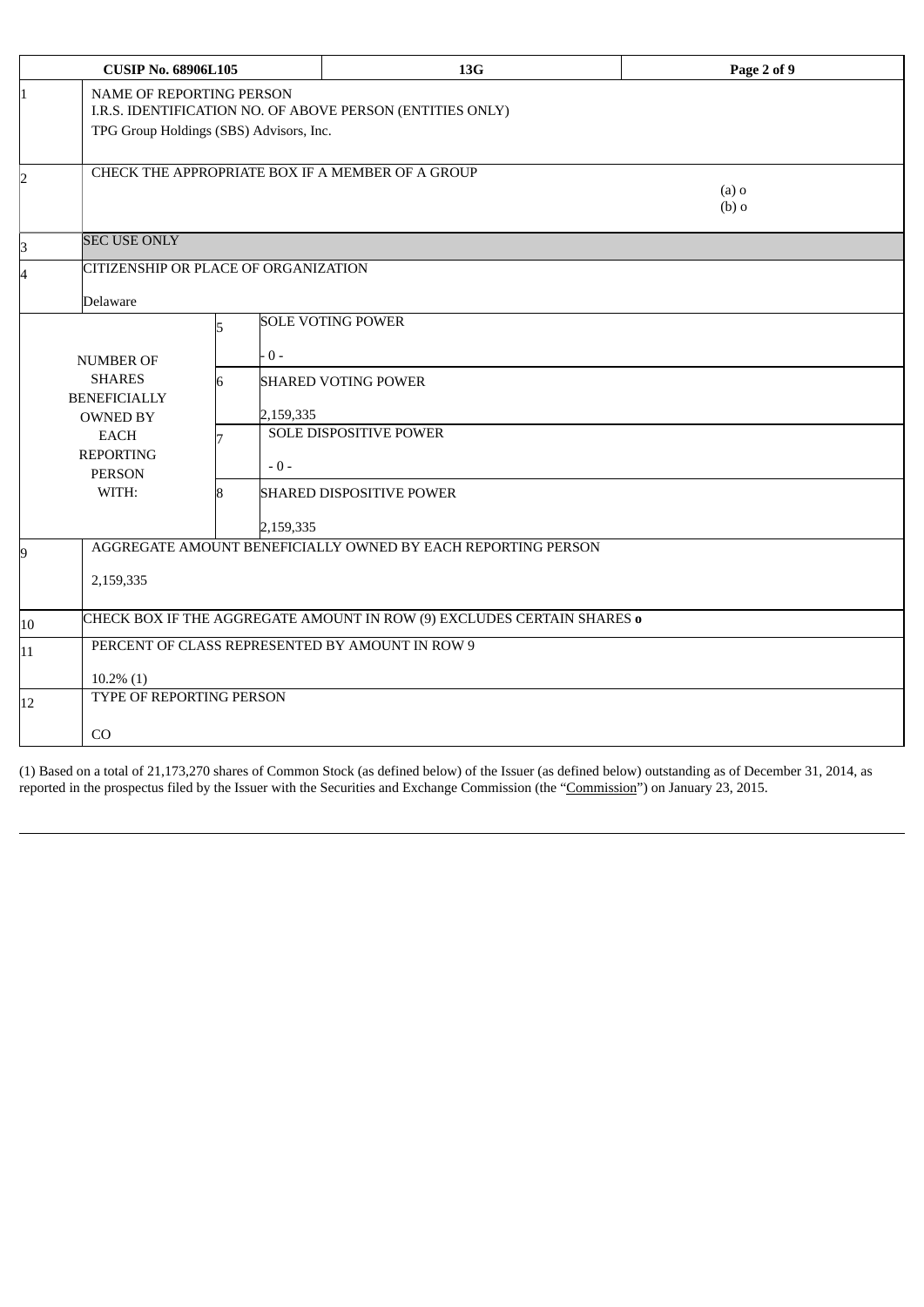| <b>CUSIP No. 68906L105</b> |                                                                                                             |  |           | <b>13G</b>                                       | Page 3 of 9        |  |
|----------------------------|-------------------------------------------------------------------------------------------------------------|--|-----------|--------------------------------------------------|--------------------|--|
| 1                          | NAME OF REPORTING PERSON<br>I.R.S. IDENTIFICATION NO. OF ABOVE PERSON (ENTITIES ONLY)<br>David Bonderman    |  |           |                                                  |                    |  |
| 2                          |                                                                                                             |  |           | CHECK THE APPROPRIATE BOX IF A MEMBER OF A GROUP | $(a)$ o<br>$(b)$ o |  |
| З                          | <b>SEC USE ONLY</b>                                                                                         |  |           |                                                  |                    |  |
| 4                          | CITIZENSHIP OR PLACE OF ORGANIZATION                                                                        |  |           |                                                  |                    |  |
|                            | <b>United States</b>                                                                                        |  |           |                                                  |                    |  |
|                            | <b>NUMBER OF</b>                                                                                            |  | - 0 -     | <b>SOLE VOTING POWER</b>                         |                    |  |
|                            | <b>SHARES</b><br><b>BENEFICIALLY</b><br><b>OWNED BY</b><br><b>EACH</b><br><b>REPORTING</b><br><b>PERSON</b> |  | 2,159,335 | <b>SHARED VOTING POWER</b>                       |                    |  |
|                            |                                                                                                             |  | $-0-$     | SOLE DISPOSITIVE POWER                           |                    |  |
|                            | WITH:                                                                                                       |  | 2,159,335 | <b>SHARED DISPOSITIVE POWER</b>                  |                    |  |
| 9                          | AGGREGATE AMOUNT BENEFICIALLY OWNED BY EACH REPORTING PERSON<br>2,159,335                                   |  |           |                                                  |                    |  |
| 10                         | CHECK BOX IF THE AGGREGATE AMOUNT IN ROW (9) EXCLUDES CERTAIN SHARES o                                      |  |           |                                                  |                    |  |
| 11                         | PERCENT OF CLASS REPRESENTED BY AMOUNT IN ROW 9                                                             |  |           |                                                  |                    |  |
|                            | $10.2\%$ (2)<br>TYPE OF REPORTING PERSON                                                                    |  |           |                                                  |                    |  |
| 12                         | IN                                                                                                          |  |           |                                                  |                    |  |

(2) Based on a total of 21,173,270 shares of Common Stock of the Issuer outstanding as of December 31, 2014, as reported in the prospectus filed by the Issuer with the Commission on January 23, 2015.

| <b>CUSIP No. 68906L105</b>                                      |                                                                                       | 13G                                                         | Page 4 of 9 |  |  |  |
|-----------------------------------------------------------------|---------------------------------------------------------------------------------------|-------------------------------------------------------------|-------------|--|--|--|
| James G. Coulter                                                | NAME OF REPORTING PERSON<br>I.R.S. IDENTIFICATION NO. OF ABOVE PERSON (ENTITIES ONLY) |                                                             |             |  |  |  |
|                                                                 | CHECK THE APPROPRIATE BOX IF A MEMBER OF A GROUP<br>$(a)$ o<br>$(b)$ o                |                                                             |             |  |  |  |
| <b>SEC USE ONLY</b>                                             |                                                                                       |                                                             |             |  |  |  |
| <b>United States</b>                                            | CITIZENSHIP OR PLACE OF ORGANIZATION                                                  |                                                             |             |  |  |  |
| <b>NUMBER OF</b>                                                | . 0 -                                                                                 | <b>SOLE VOTING POWER</b>                                    |             |  |  |  |
| <b>SHARES</b><br><b>BENEFICIALLY</b><br><b>OWNED BY</b><br>EACH | 2,159,335                                                                             | <b>SHARED VOTING POWER</b><br><b>SOLE DISPOSITIVE POWER</b> |             |  |  |  |
| <b>REPORTING</b>                                                | $-0-$                                                                                 |                                                             |             |  |  |  |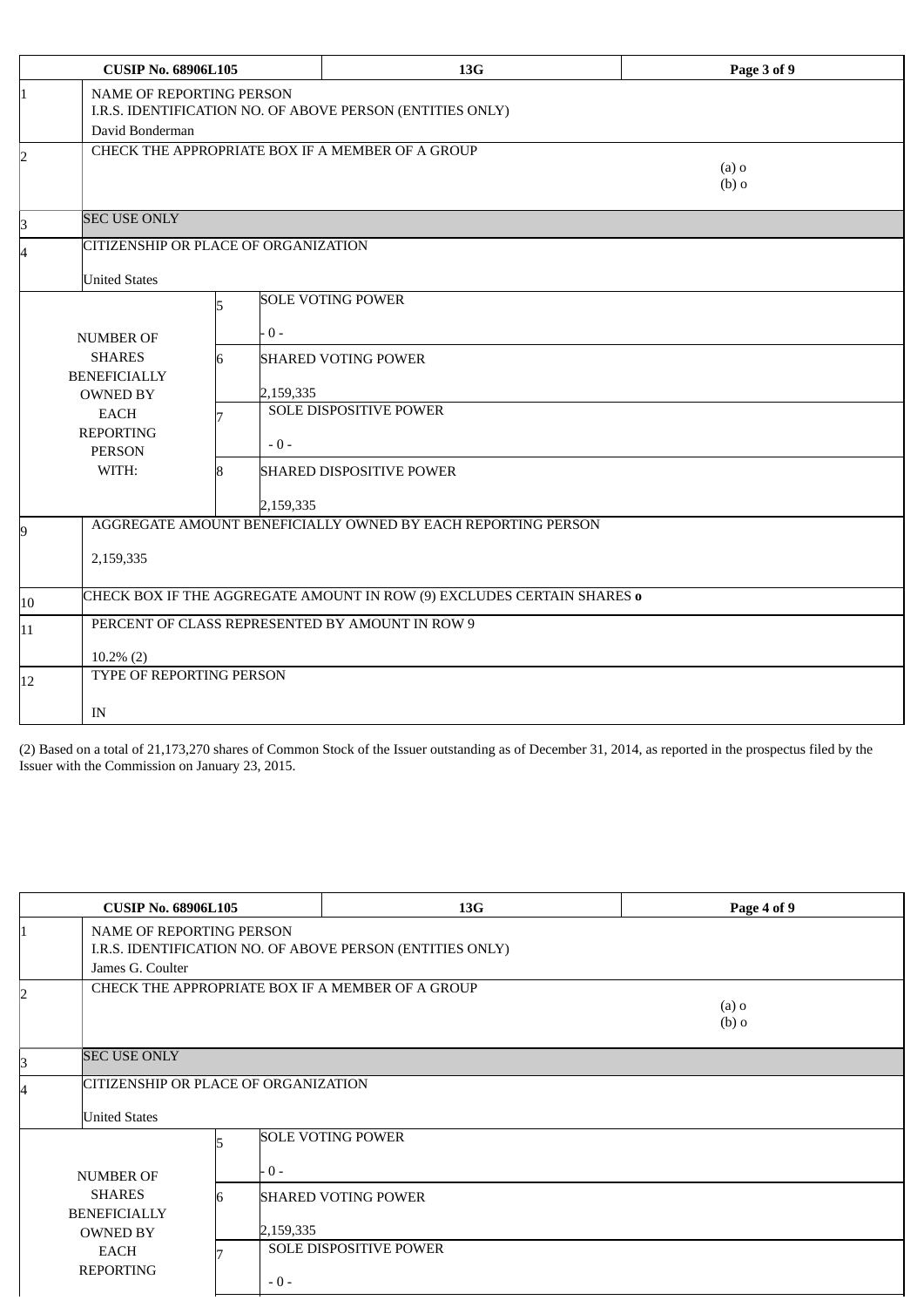|    | <b>PERSON</b><br>WITH:                                                        |  | <b>SHARED DISPOSITIVE POWER</b>                 |  |  |
|----|-------------------------------------------------------------------------------|--|-------------------------------------------------|--|--|
|    |                                                                               |  | 2,159,335                                       |  |  |
|    | AGGREGATE AMOUNT BENEFICIALLY OWNED BY EACH REPORTING PERSON                  |  |                                                 |  |  |
|    | 2,159,335                                                                     |  |                                                 |  |  |
| 10 | CHECK BOX IF THE AGGREGATE AMOUNT IN ROW (9) EXCLUDES CERTAIN SHARES <b>o</b> |  |                                                 |  |  |
| 11 |                                                                               |  | PERCENT OF CLASS REPRESENTED BY AMOUNT IN ROW 9 |  |  |
|    | $10.2\%$ (3)                                                                  |  |                                                 |  |  |
| 12 | TYPE OF REPORTING PERSON                                                      |  |                                                 |  |  |
|    | IN                                                                            |  |                                                 |  |  |

(3) Based on a total of 21,173,270 shares of Common Stock of the Issuer outstanding as of December 31, 2014, as reported in the prospectus filed by the Issuer with the Commission on January 23, 2015.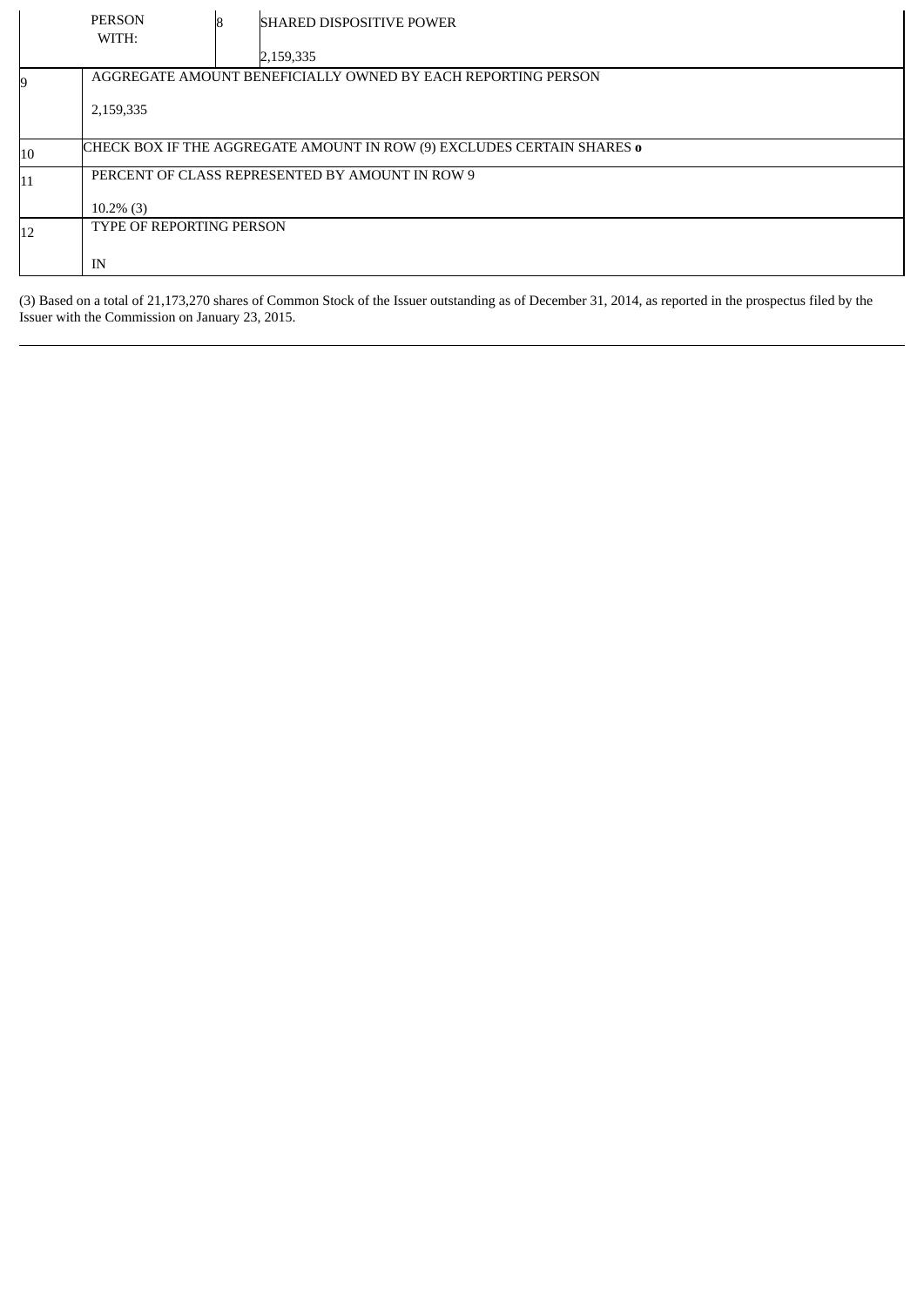#### **Item 1(a). Name of Issuer:**

Otonomy, Inc. (the "Issuer")

### **Item 1(b). Address of Issuer's Principal Executive Offices:**

6275 Nancy Ridge Drive, Suite 100 San Diego, CA 92121

### **Item 2(a). Name of Person Filing:**

This Schedule 13G is being filed jointly by TPG Group Holdings (SBS) Advisors, Inc., a Delaware corporation ("Group Advisors"), David Bonderman and James G. Coulter (each, a "Reporting Person" and, together, the "Reporting Persons"), pursuant to an Agreement of Joint Filing incorporated by reference herein in accordance with Rule 13d-1(k)(1) under the Act.

Group Advisors is the general partner of TPG Group Holdings (SBS), L.P., a Delaware limited partnership, which is the sole member of TPG Holdings I-A, LLC, a Delaware limited liability company, which is the general partner of TPG Holdings I, L.P., a Delaware limited partnership, which is the sole member of TPG Biotechnology GenPar III Advisors, LLC, a Delaware limited liability company, which is the general partner of TPG Biotechnology GenPar III, L.P., a Delaware limited partnership, which is the general partner of TPG Biotechnology Partners III, L.P., a Delaware limited partnership ("TPG Biotech III"), which directly holds 2,159,335 shares of Common Stock of the Issuer (the "Shares") reported herein. Because of Group Advisors' relationship to TPG Biotech III, Group Advisors may be deemed to beneficially own the Shares directly held by TPG Biotech III.

David Bonderman and James G. Coulter are officers and sole shareholders of Group Advisors, and may therefore be deemed to beneficially own the Shares held by TPG Biotech III. Messrs. Bonderman and Coulter disclaim beneficial ownership of the Shares except to the extent of their pecuniary interest therein.

### **Item 2(b). Address of Principal Business Office or, if none, Residence:**

The principal business address of each of the Reporting Persons is as follows:

c/o TPG Global, LLC 301 Commerce Street, Suite 3300 Fort Worth, Texas 76102

## **Item 2(c). Citizenship:**

See response to Item 4 of each of the cover pages.

### **Item 2(d). Titles of Classes of Securities:**

Common Stock, \$0.001 par value ("Common Stock").

## **Item 2(e). CUSIP Number:**

68906L105

Page 5 of 9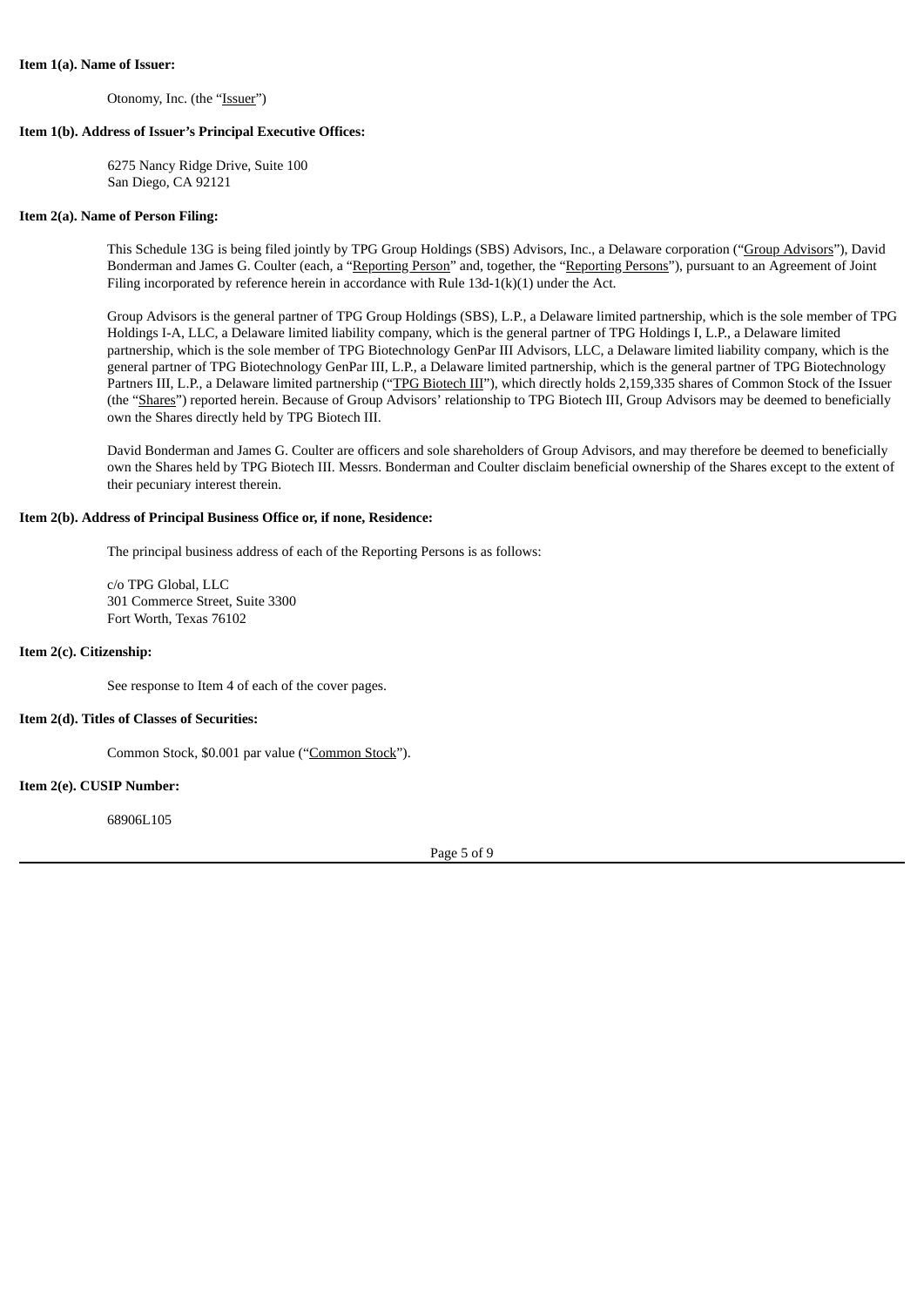| (a)                                                                                                                          | $\Box$ | Broker or dealer registered under Section 15 of the Exchange Act (15 U.S.C. 780).                                                                              |  |  |
|------------------------------------------------------------------------------------------------------------------------------|--------|----------------------------------------------------------------------------------------------------------------------------------------------------------------|--|--|
| (b)                                                                                                                          | $\Box$ | Bank as defined in Section 3(a)(6) of the Exchange Act (15 U.S.C. 78c).                                                                                        |  |  |
| (c)                                                                                                                          | $\Box$ | Insurance company as defined in Section $3(a)(19)$ of the Exchange Act (15 U.S.C. 78c).                                                                        |  |  |
| (d)                                                                                                                          | $\Box$ | Investment company registered under Section 8 of the Investment Company Act of 1940 (15 U.S.C. 80a-8).                                                         |  |  |
| (e)                                                                                                                          | $\Box$ | Investment adviser in accordance with $\S240.13d-1(b)(1)(ii)(E)$ .                                                                                             |  |  |
| (f)                                                                                                                          | $\Box$ | Employee benefit plan or endowment fund in accordance with $\S 240.13d-1(b)(1)(ii)(F)$ .                                                                       |  |  |
| (g)                                                                                                                          | $\Box$ | Parent holding company or control person in accordance with $\S 240.13d-1(b)(1)(ii)(G)$ .                                                                      |  |  |
| (h)                                                                                                                          | $\Box$ | Savings association as defined in Section 3(b) of the Federal Deposit Insurance Act (13 U.S.C. 1813).                                                          |  |  |
| (i)                                                                                                                          | $\Box$ | Church plan that is excluded from the definition of an investment company under Section $3(c)(14)$ of the Investment Company Act<br>of 1940 (15 U.S.C. 80a-3). |  |  |
| (j)                                                                                                                          | $\Box$ | Non-U.S. institution, in accordance with $\S$ 240.13d-1(b)(1)(ii)(J).                                                                                          |  |  |
| (k)                                                                                                                          | $\Box$ | Group in accordance with $\S240.13d-1(b)(1)(ii)(K)$ .                                                                                                          |  |  |
| If filing as a non-U.S. institution in accordance with $\S 240.13d-1(b)(1)(ii)(J)$ , please specify the type of institution: |        |                                                                                                                                                                |  |  |

# Item 3. If This Statement is Filed Pursuant to Rule 13d-1(b), or 13d-2(b) or (c), Check Whether the Person Filing is a(n):

Page 6 of 9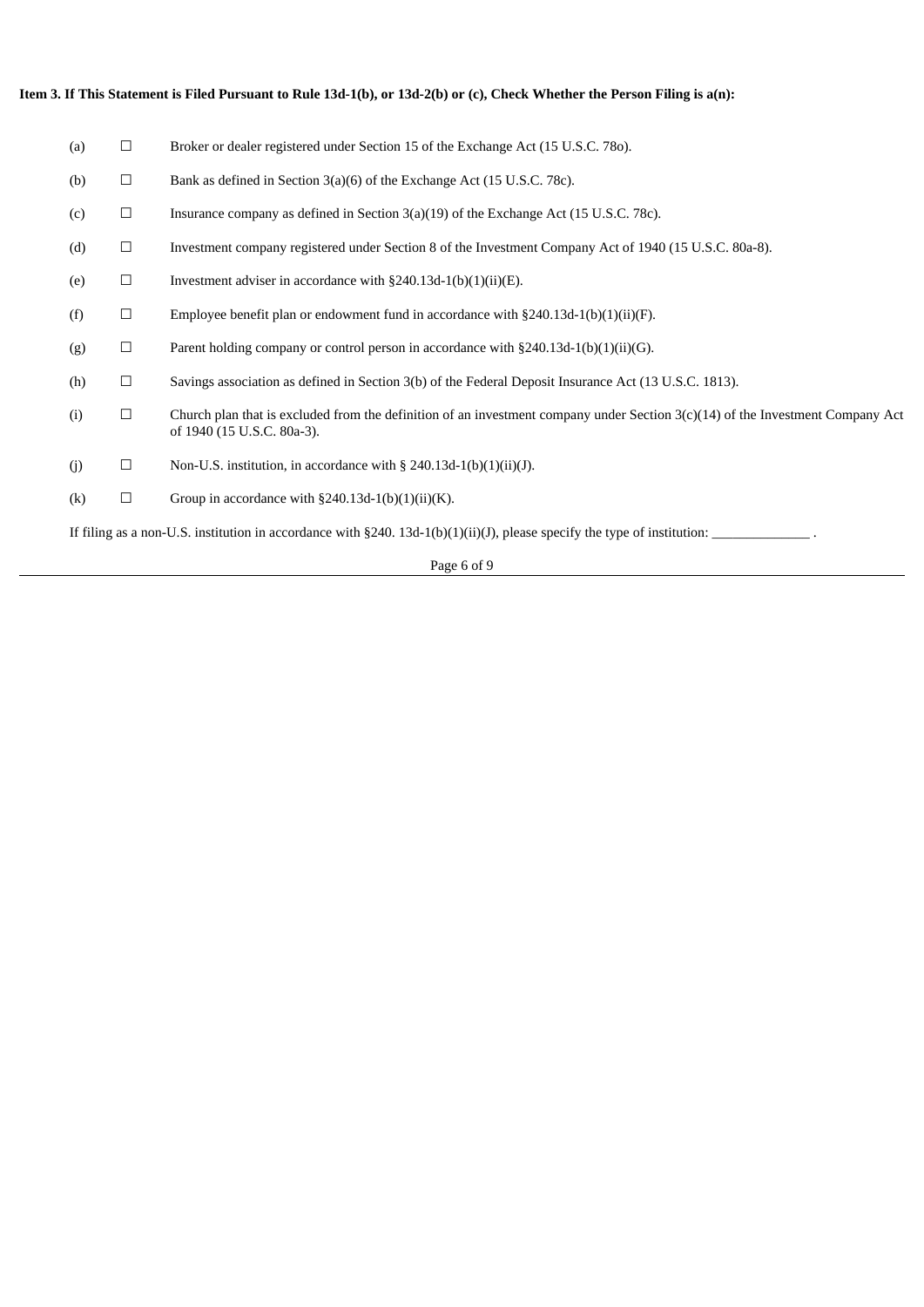### (a) **Amount beneficially owned:**

See responses to Item 9 on each cover page.

(b) **Percent of class:**

See responses to Item 11 on each cover page.

- (c) Number of shares as to which such person has:
	- (i) **Sole power to vote or to direct the vote:**

See responses to Item 5 on each cover page.

(ii) **Shared power to vote or to direct the vote:**

See responses to Item 6 on each cover page.

## (iii) **Sole power to dispose or to direct the disposition of:**

See responses to Item 7 on each cover page.

(iv) **Shared power to dispose or to direct the disposition of:**

See responses to Item 8 on each cover page.

### **Item 5. Ownership of Five Percent or Less of a Class.**

If this statement is being filed to report the fact that as of the date hereof the reporting person has ceased to be the beneficial owner of more than five percent of the class of securities, check the following  $[\_$ .

## **Item 6. Ownership of More than Five Percent on Behalf of Another Person.**

Not Applicable.

## Item 7. Identification and Classification of the Subsidiary Which Acquired the Security Being Reported on By the Parent Holding Company.

See response to Item 2(a) above.

## **Item 8. Identification and Classification of Members of the Group.**

Not Applicable.

# **Item 9. Notice of Dissolution of Group.**

Not Applicable.

## **Item 10. Certification.**

Not Applicable.

Page 7 of 9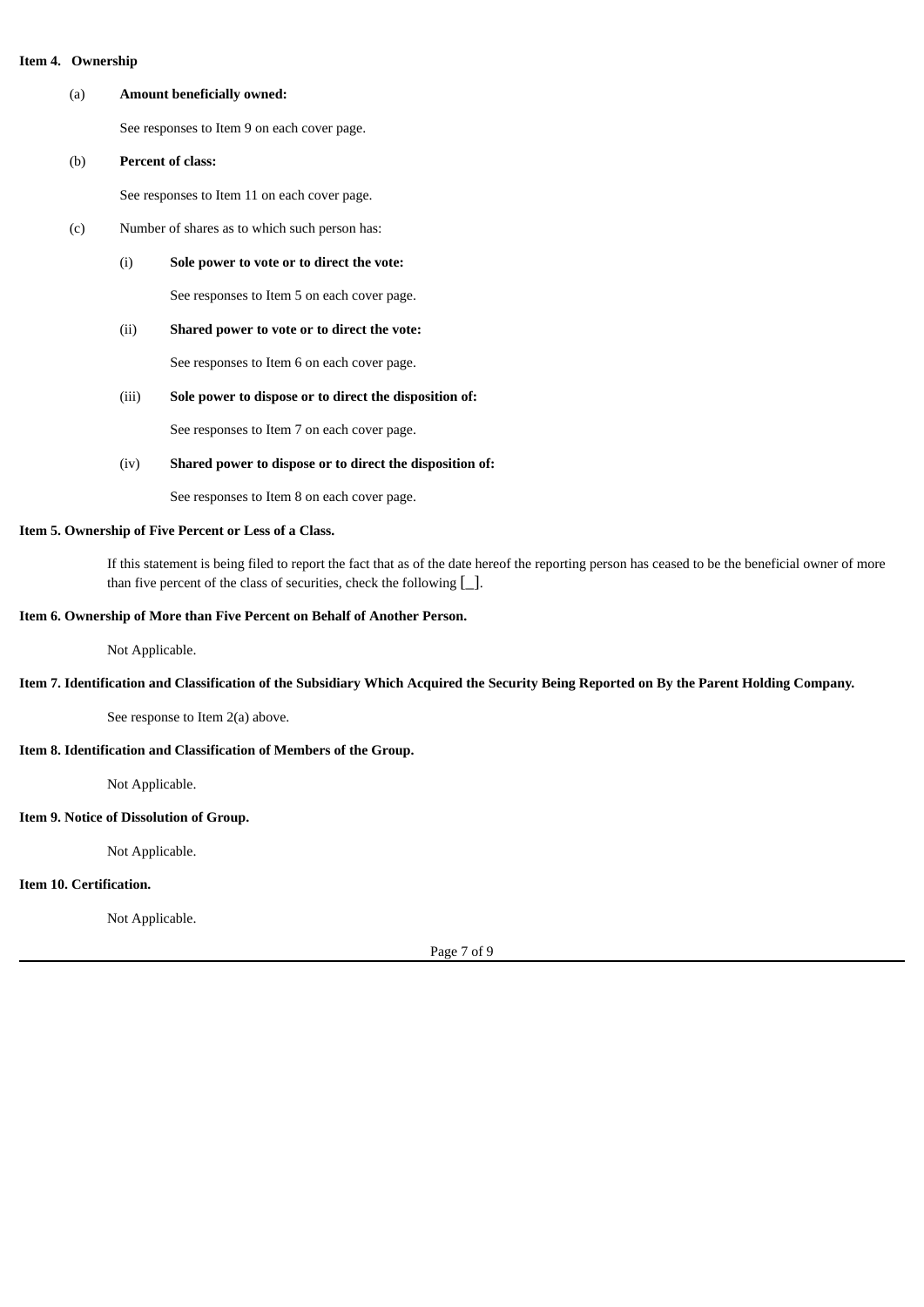### **SIGNATURE**

After reasonable inquiry and to the best of my knowledge and belief, I certify that the information set forth in this statement is true, complete and correct.

Dated: February 13, 2015

 $\overline{\phantom{a}}$  , where  $\overline{\phantom{a}}$ 

TPG Group Holdings (SBS) Advisors, Inc.

By: /s/ Ronald Cami Name: Ronald Cami Title: Vice President

David Bonderman

By: /s/ Ronald Cami Name: Ronald Cami, on behalf of David Bonderman (4)

James G. Coulter

By: /s/ Ronald Cami Name: Ronald Cami, on behalf of James G. Coulter (5)

(4) Ronald Cami is signing on behalf of Mr. Bonderman pursuant to an authorization and designation letter dated July 1, 2013, which was previously filed with the Commission as an exhibit to a Schedule 13D filed by Mr. Bonderman on August 14, 2013 (SEC File No. 005-83906).

(5) Ronald Cami is signing on behalf of Mr. Coulter pursuant to an authorization and designation letter dated July 1, 2013, which was previously filed with the Commission as an exhibit to a Schedule 13D filed by Mr. Coulter on August 14, 2013 (SEC File No. 005-83906).

Page 8 of 9